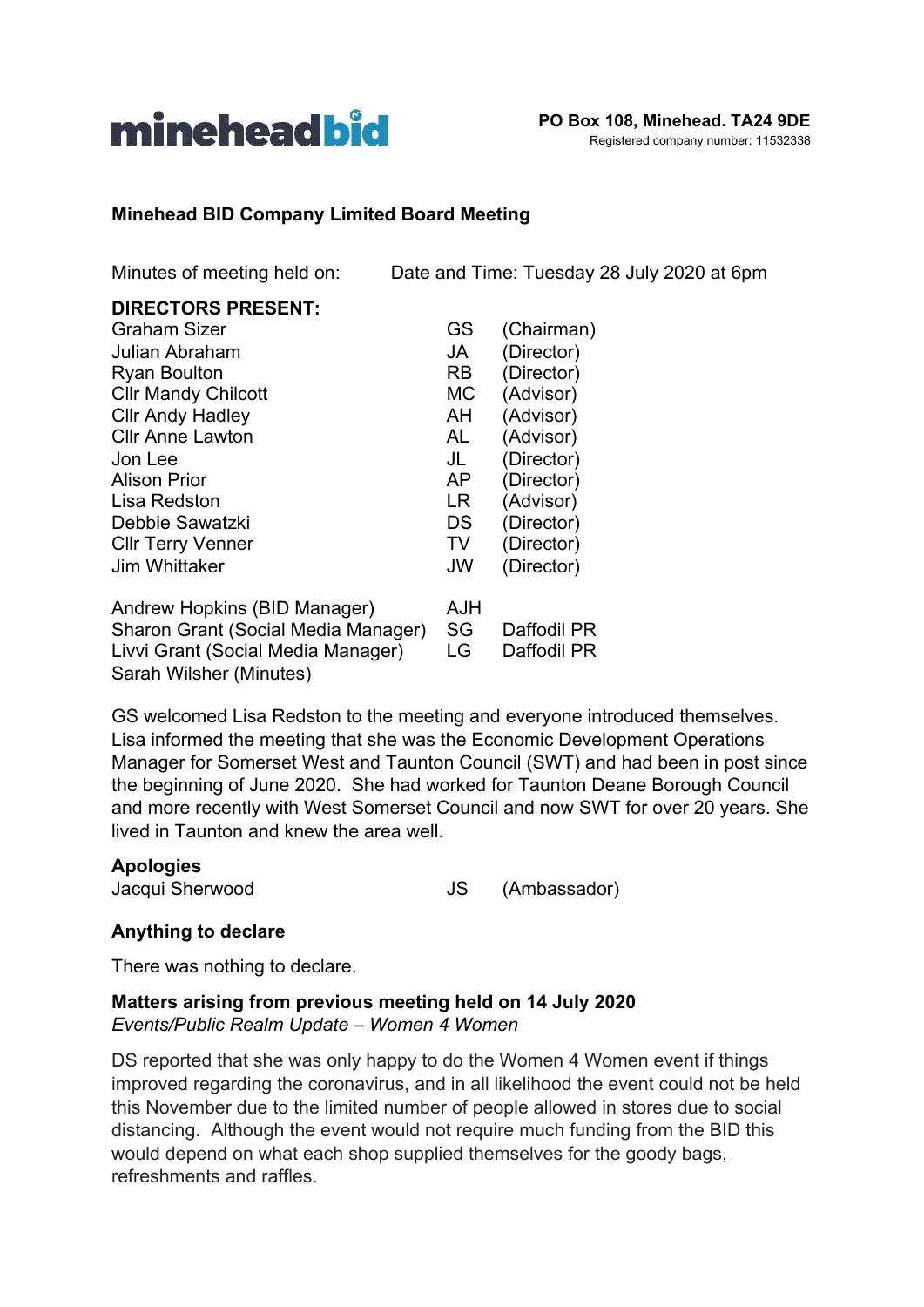This would be discussed further under the Events/Public Realm update.

## **Adoption of minutes of the previous meeting**

JA proposed and RB seconded that the minutes of 14 July 2020 were an accurate record of the meeting. The proposal was AGREED.

## **SWT support for town centres – Lisa Redston**

Lisa reported that the Leader of the Council and Economic Development Portfolio Holder had enabled a £500,000 emergency fund to be set up for the purposes of supporting town centres in the challenging times of post Covid-19. Of this £500,000, £100,000 had been allocated to Minehead for immediate and short-term projects (within 12 months) including aesthetic improvements and cleanliness. It had been agreed that Minehead BID would be the grantee and accountable body for the spending of the £100,000.

The monies could be used for, but are not limited to, the following:

- Providing advice, guidance and training for small and medium enterprises.
- Digital interventions/enhancements.
- Providing online offers.
- Physical changes and public realm
- Delivery of events and markets.
- Marketing and promotion in general.

A funding agreement would be worked up with Shape, the Council's legal service, which would determine the governance arrangements, monitoring, etc. The funding agreement required an outline indicative plan on how the £100,000 would be spent. This was required within a two-week period.

Lisa emphasised that at this stage the plan should be just indicative and not fully worked up, and be flexible with types of projects that could be changed over time according to circumstances. Engagement with local businesses, residents and visitors should all feed into the plan.

Once the funding agreement had been completed, SWT would sign it and the money would be transferred to the BID's bank account.

Lisa further advised that consultation had taken place amongst the business community via a new email address:

[openinghighstreets@somersetwestandtaunton.gov.uk](mailto:openinghighstreets@somersetwestandtaunton.gov.uk) – whereby businesses had been asked to write in with their ideas, etc. Three webinairs – one for Taunton, Wellington and Minehead – had also been held for businesses to look at the immediate and short term plans that SWT would be putting in place to reshape the high streets over the next 12 months. Thirdly, Somerset County Council in conjunction with the District Councils had undertaken a Somerset Business Survey.

AP asked what the time limits were for projects financed by this fund. Lisa said that the projects should be short-term and described them as punchy interventions which were expected to be delivered within a 12-month timeframe, although the 12 month deadline would not be strictly enforced, if there was a need to stretch some projects.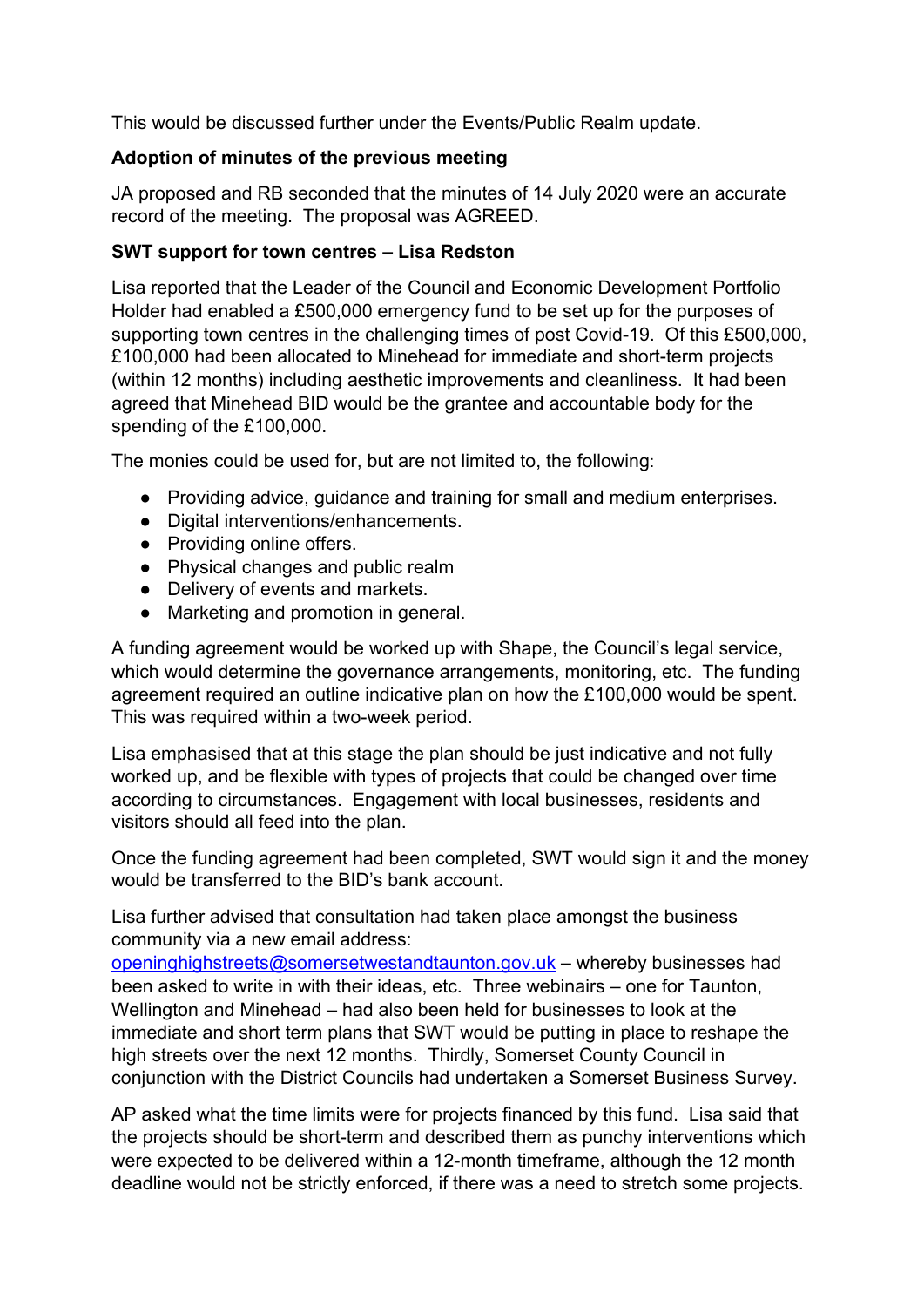JW asked about the size of the area that the funding should cover. Lisa replied in that the BID would be setting the geographical area, not SWT, as it should be based on local knowledge.

GS raised the issue that Wellington had no BID and no business plan, whilst Taunton would have produced a plan, not yet actioned, for the Taunton BID. Minehead BID had undertaken a major consultation exercise of businesses in Minehead in order to form the BID's business plan and that it had been the culmination of 18 months' work and was being implemented. Covid-19 had, however, changed things. How could all the ideas in the Plan now be sifted in such a short time period.

Lisa advised that SWT were collating the information obtained from the webinairs, emails and business survey and that this data, once redacted/data protected, could be given to Minehead BID. With no BID Wellington Town Council would be looking after the high street fund for Wellington and as there was only a small number of staff at the Town Council SWT officers would be offering extra support.

AJH advised that he was comfortable with the principles of what SWT required. An indicative plan could be formed within the next two weeks and then the BID could look at the detail from September onwards.

AL asked if there would be any differentiation between the types of businesses, which could lead to a division being created between those with a high street presence and those without.

GS explained that the BID consultation into the business plan encompassed everyone. The majority of businesses were happy with the plan and others had seen the benefits of the BID's work and were coming on board. This included all businesses, including dentists and solicitors, etc. not just retail outlets.

JA stated that the indicative plan needed to dovetail with the SLA agreement. He was happy to assist with the plan and stressed that it was important to keep it broad at the outset.

JW asked if there would be any opportunities to access more funding?

Lisa said that the BID should look at how far the £100,000 could stretch and that match funding could be drawn in by the BID to boost it.

She was also looking into the possibilities of finding more money for high street recovery and if this was realised then there may be the opportunity for SWT to give more funding.

AJH reminded the meeting that there were other sources available such as the Opening High Streets Safely Fund, which had financed the signage, extra footfall counter and new lamppost banners.

AJH would share the guidelines from Lisa with the Board, together with an outline indicative plan and request their agreement to it by email. He emphasised that the detailed plan of how to spend the money did not need to progress during August as Shape Legal would be formalising the agreement during this time so BID were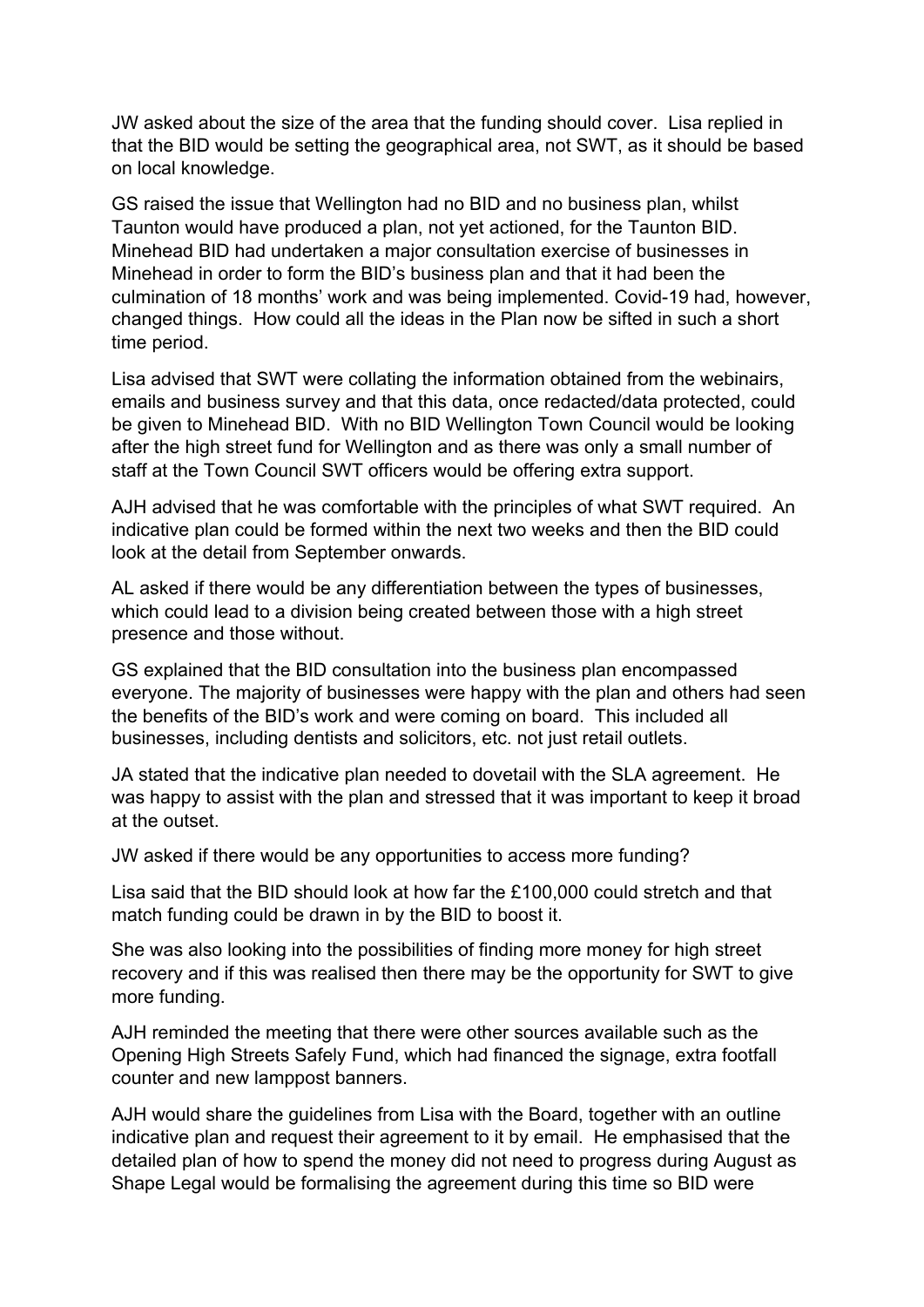unlikely to receive the funding before September. Minehead Town Councillor Andy Kingston-James, Deputy Mayor and Covid-19 representative, would be brought into this conversation too.

## **ACTION: AJH to circulate to the Board the guidelines regarding the SWT fund and an indicative outline plan on how the £100,000 would be used, for their agreement by email.**

## **Quiz our Council representatives on the BID Board**

AP expressed her concern about the influence of so many councillors attending the Board meetings as the lines could become blurred between councillor business and BID business.

AH explained that although there were three different Councils (County, District and Town) there was only one Director seat on the Board for the three Councils and this role rotated around the local authorities on an annual basis. The other Councillors were advisors. The Directors ran BID not the Councillors.

TV advised that he was a Director of BID and a District and Town Councillor. He tried to split the roles so in BID meetings he fulfilled the role of a Director not a Councillor. He was an active person and liked to get involved.

MC said she had a huge interest in BID and was very impressed with their work. She had been involved in the establishment of the BID for about ten years. Most of her advice was given outside of BID meetings as AJH contacted her regularly on County Council issues.

AL added that she was a recent addition to the BID meetings. She did not yet regard herself as a Director as she was still learning about how the BID worked. She saw her role as not to influence events and decisions, but to give a different perspective and to act as a conduit for information between the BID and the Town Council and vice versa. She did not wish to be seen as an interferer. If the BID Board or levy payers felt that there were too many Councillors on the Board this could be looked at.

GS advised that over the years he had enjoyed a good working relationship with the Clerks to Minehead Town Council and the local Councillors.

GS recalled that in the early days of the pandemic and lockdown, Minehead Town Council (MTC) had offered to pay for the signage, however, this had not been required on the whole due to the availability of European monies provided via SWT. The funding from SWT had paid for signage within the town centre as the required eligibility criteria concerning the number of shops within a certain distance could be met. However, due to a lower density of shops, etc. along the seafront and harbour European monies could not be used for the signage for this area. Would MTC be paying for the signage for the seafront and the harbour?

TV advised that Minehead Town Council had set aside £10,000 to be used to mitigate the effects of the pandemic. The Town Council agreed to pay £5,000 from this pot for the signage at the seafront and harbour. The Town Councillors had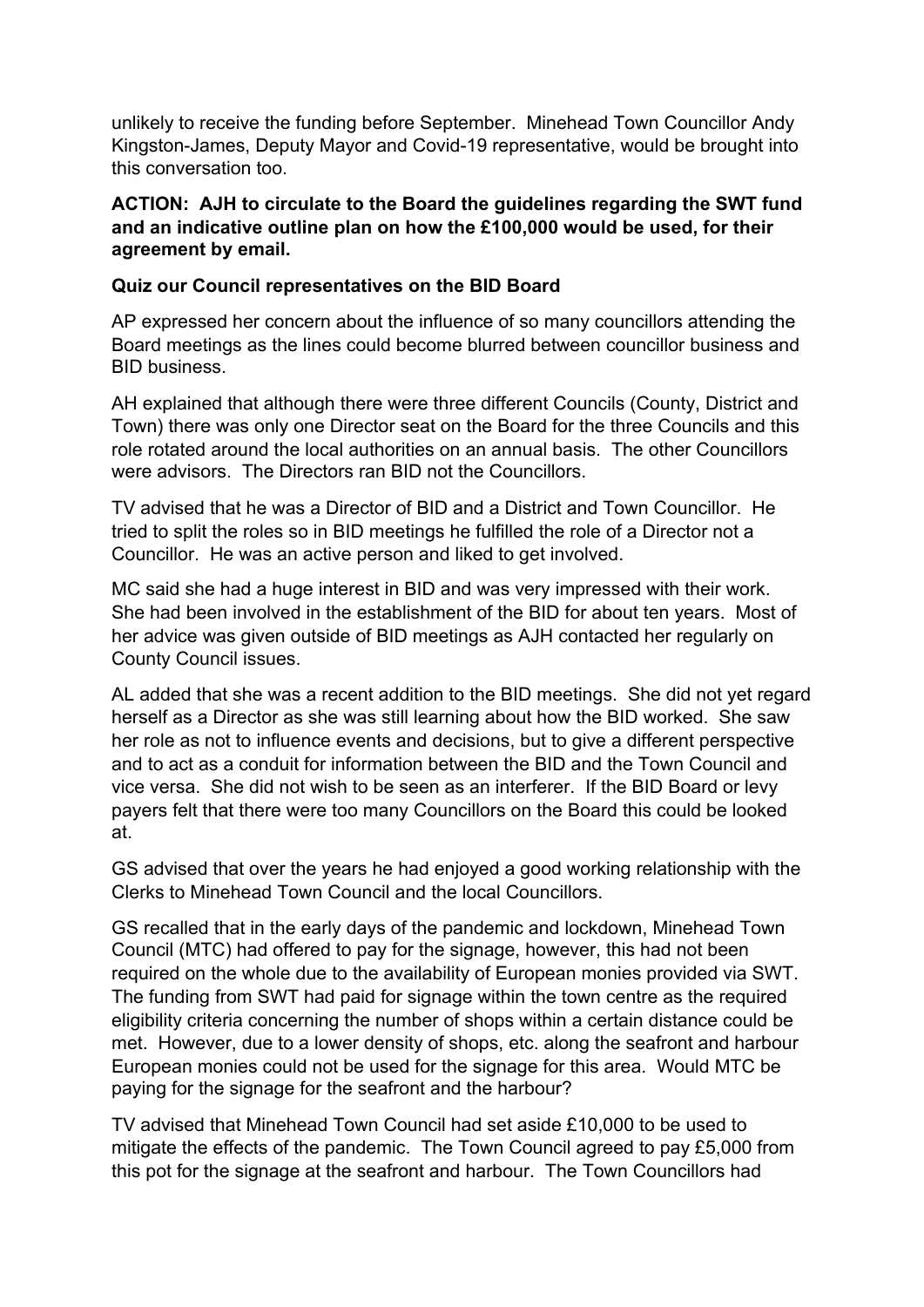worked very hard individually to support the local community, but as an organisation as a whole, may not have done as much towards the Covid crisis as they could.

AL stated that although there had been no organised, co-ordinated response by MTC, they had set aside £10,000 and through the actions of the Mayor, Cllr Paul Bolton, and Cllr Toni Bloomfield, vulnerable people within the community were being supported through a meals on wheels scheme, which extended to Porlock and Carhampton, and the Minehead Coronavirus Support Group had been set up at the outset and was still successfully running. The Town Councillors were all heavily involved and participated in these schemes. The schemes were not funded by MTC.

GS asked if the BID could draw down match funding from MTC from the remainder of the £10,000? AL advised that, since this money had been set aside as an emergency fund, it would depend on what it was to be used for.

AP suggested that in the event of another lockdown food parcels could be purchased from this fund. MC informed the meeting that thousands of food parcels had been distributed by SCC.

JL said that he was very impressed with the way SWT had dealt with the grants. MC said that the response within the County by all organisations had been fantastic. £500,000 in grants had been distributed. However, it was noted that over 30 businesses in Minehead had not claimed a grant, which was of concern as the grant period would shortly expire. Lisa agreed to provide a list of non-claimants in Minehead to AJH.

AJH thanked all the councillors for their valuable contributions to BID and their presence at meetings. BID was proving that they could work together towards positive outcomes for the town.

#### **Financial Update**

AJH had previously circulated a financial update report for the period from July to the end of September 2020, as follows:

#### *Expenditure*

| Advertising and marketing   |   | £ 2,261.79 |
|-----------------------------|---|------------|
| Bookkeeping and accountancy | £ | 24.00      |
| <b>BID manager</b>          | £ | 0.00       |
| Covid response              |   | £13,769.39 |
| Events                      |   | £ 2,750.00 |
| General office expenses     |   | £ 187.15   |
| Insurance                   |   | £ 106.37   |
| Postage                     |   | £ 170.50   |
| <b>Public realm</b>         |   | £ 179.85   |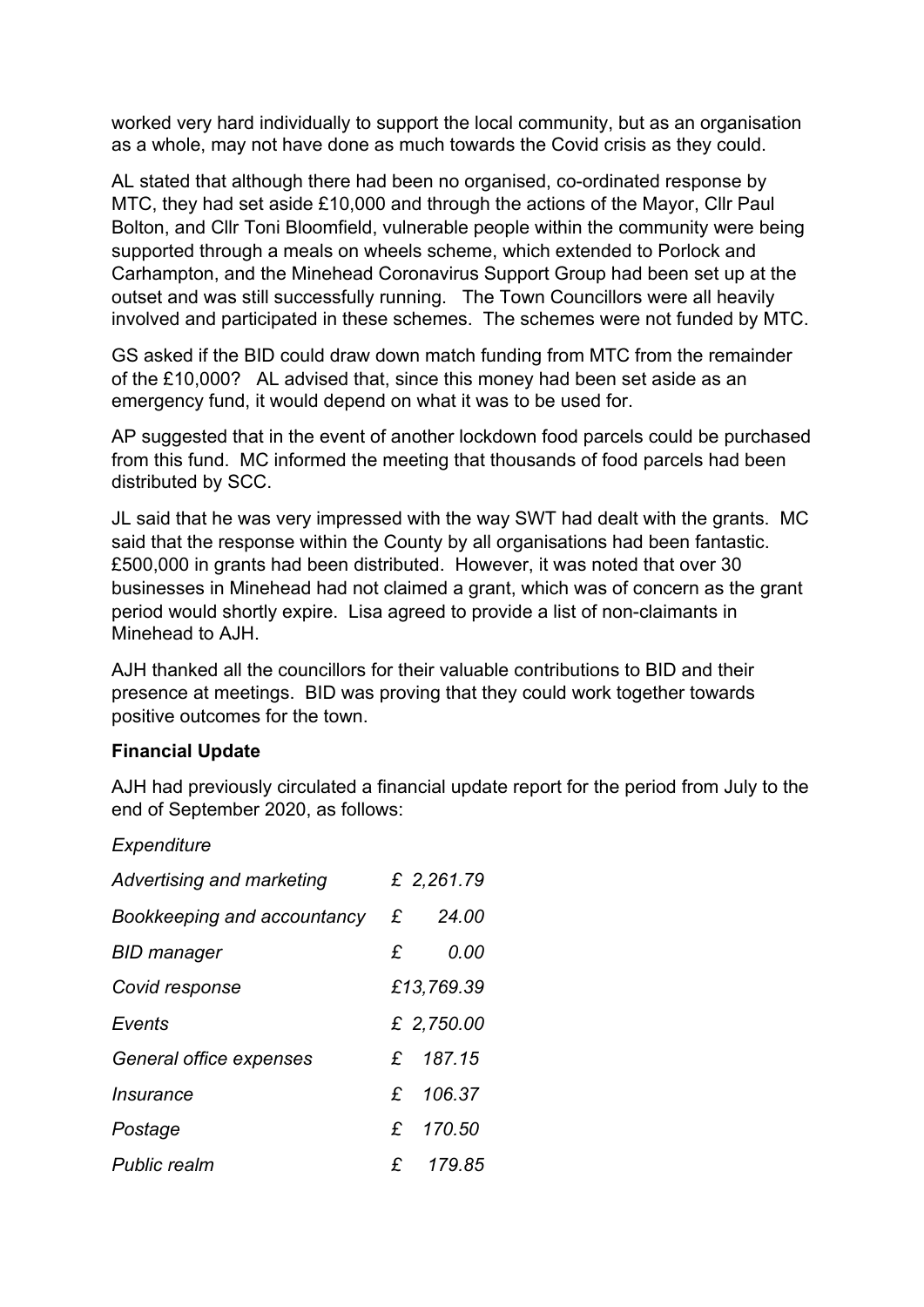| Reducing costs                  | £            | 0.00       |  |
|---------------------------------|--------------|------------|--|
| <b>SWT Bid collection admin</b> | £            | 875.00     |  |
| <b>Total expenditure</b>        | £20,324.05   |            |  |
| Income                          |              |            |  |
| Bid levy                        | $\mathbf{f}$ | 0.00       |  |
| Other income                    |              | £10,675.23 |  |
| <b>Total income</b>             |              | £10,675.23 |  |
| <b>Balance as at 26/07/2020</b> | £58,105.81   |            |  |

GS was working hard to get the accounts audited by Lentells for the AGM.

MC asked whether the expenditure for 'covid response' and for 'other Income' could be broken down so that it more clearly reflected how much had been spent and on what and details of funding sources, etc. GS replied that these items were broken down and more detailed in the income/expenditure accounts.

### **AGM and Director update**

GS reported that the deadline for nominations for the Board was the end of play on 31 August. Two Directors had retired temporarily.

Directors were needed for the following sectors:

- Hairdressing/beauty
- Non-licensed/hospitality
- Tourism
- Banking

AJH reported that financial information for the back of the levy invoices had been prepared and sent to SWT. The invoices would go out on 2 September.

#### **Marketing/Social Media update**

RB reported that BID were looking to use shop vinyls for empty shop windows, to make use of the space and to improve the appearance of the high street. The revised Story Walks had gone live. They would encourage people to be interested in the town and ensure walkers get to see the whole of the town.

Monster Hero Safari had been launched, was up and running and good feedback was being received. If anyone received positive comments could they please send them to Sharon and Livvi to put on social media.

#### **Social media update**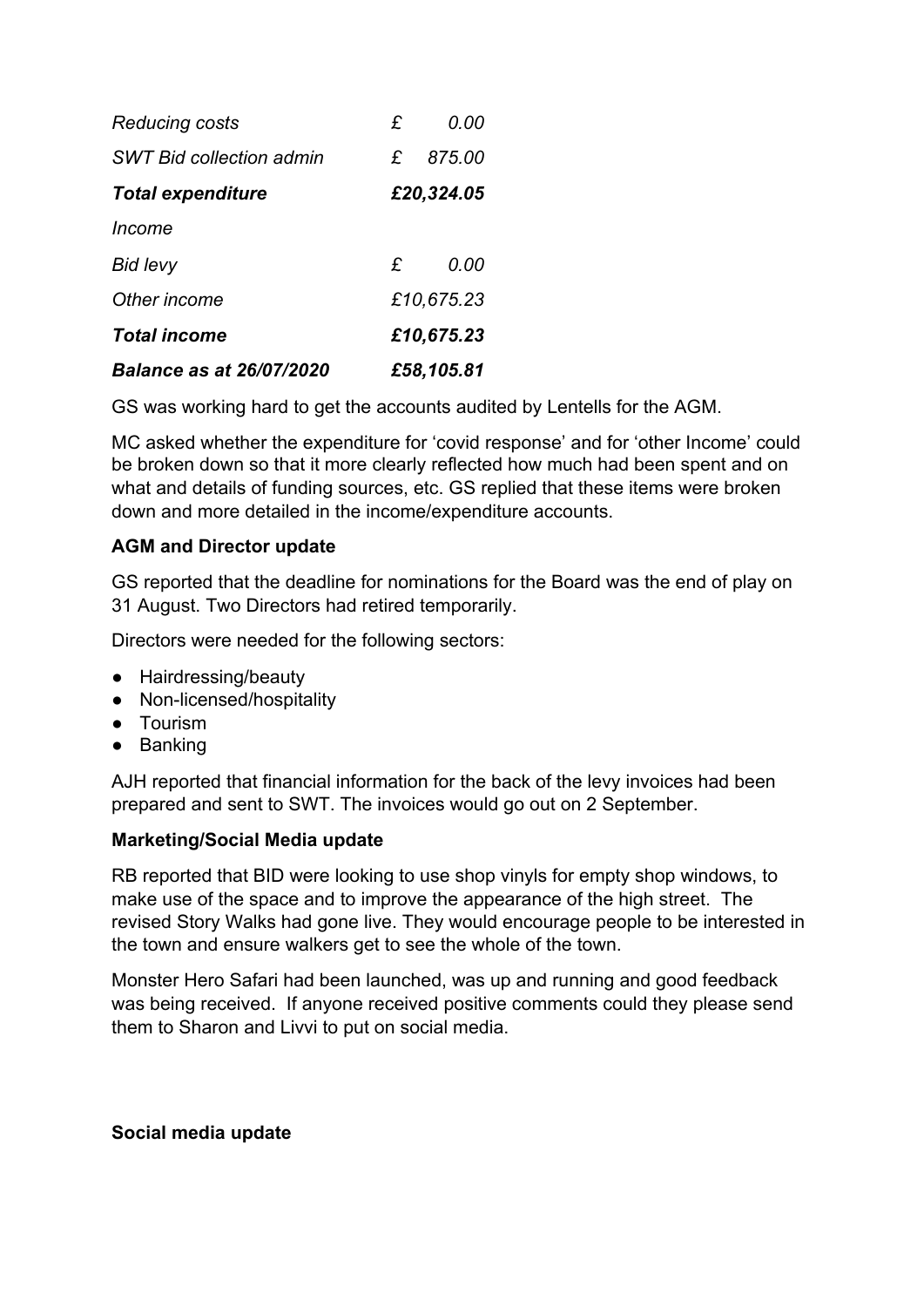Sharon and Livvi spoke to the Social Media Update Report, which had recently been circulated.

- $\bullet$  Page views + 77%
- $\bullet$  Page likes + 40%
- $\bullet$  Post reach + 15%
- $\bullet$  Post engagement + 14%

Most engagement was with the scenic photographs of Minehead, which stirred memories, etc. and attracted visitors.

The six A0 posters were arriving on 29 July and would be up by the weekend. Three would be displayed on the sides of the Arkade and three on the eastern side of Electric Avenue. These posters would include the whole town.

They reported that the businesses in The Avenue felt more isolated from the rest of the town and this was increasing

AJH advised that there was currently little difference in footfall. It was only 6% up week on week and this was with Butlins re-opening on 24 July. The new monitor at the Beach Hotel would be in place this week and would provide useful footfall statistics for this end of town.

Sharon and Livvi asked for more information to be sent to them for social media.

## **a) Minehead Gift Card**

RB reported that as there would be no late night Christmas shopping events within the town he would like the gift card scheme to be looked at again. DS agreed and advised that from talking to local businesses about the scheme she had not received any negative comments. If there were any delays there would be nothing in place for Christmas.

RB reminded the Board that the initial set up cost was £7,000; the monthly fee would be £350 (reduced from £500) and the BID would have to pay 5% of the sales made. For example, if £35,000 was made in sales, BID would have to pay £1,750.

AP was concerned about the expense of setting up and running the scheme, particularly as it entailed BID paying a percentage of the sales, which would be an unknown and difficult to budget for. She felt that discounts and money off tokens by individual businesses would be cheaper and could be just as effective. DS said that personally she could not afford to give more discounts.

It was noted that the SWT fund of £100,000 could not be used for the gift card.

JW stated that he had not seen a cost-benefit analysis but it did seem to be an awful lot of money, which could probably be reduced with a home-grown app. He felt Minehead was too small a town to gain the full benefits of such a scheme and despite the costs to be paid out BID would still need to manage and market the scheme and identify outlets, etc. JA said that there was a need to look at it in more detail as the cost could be damaging.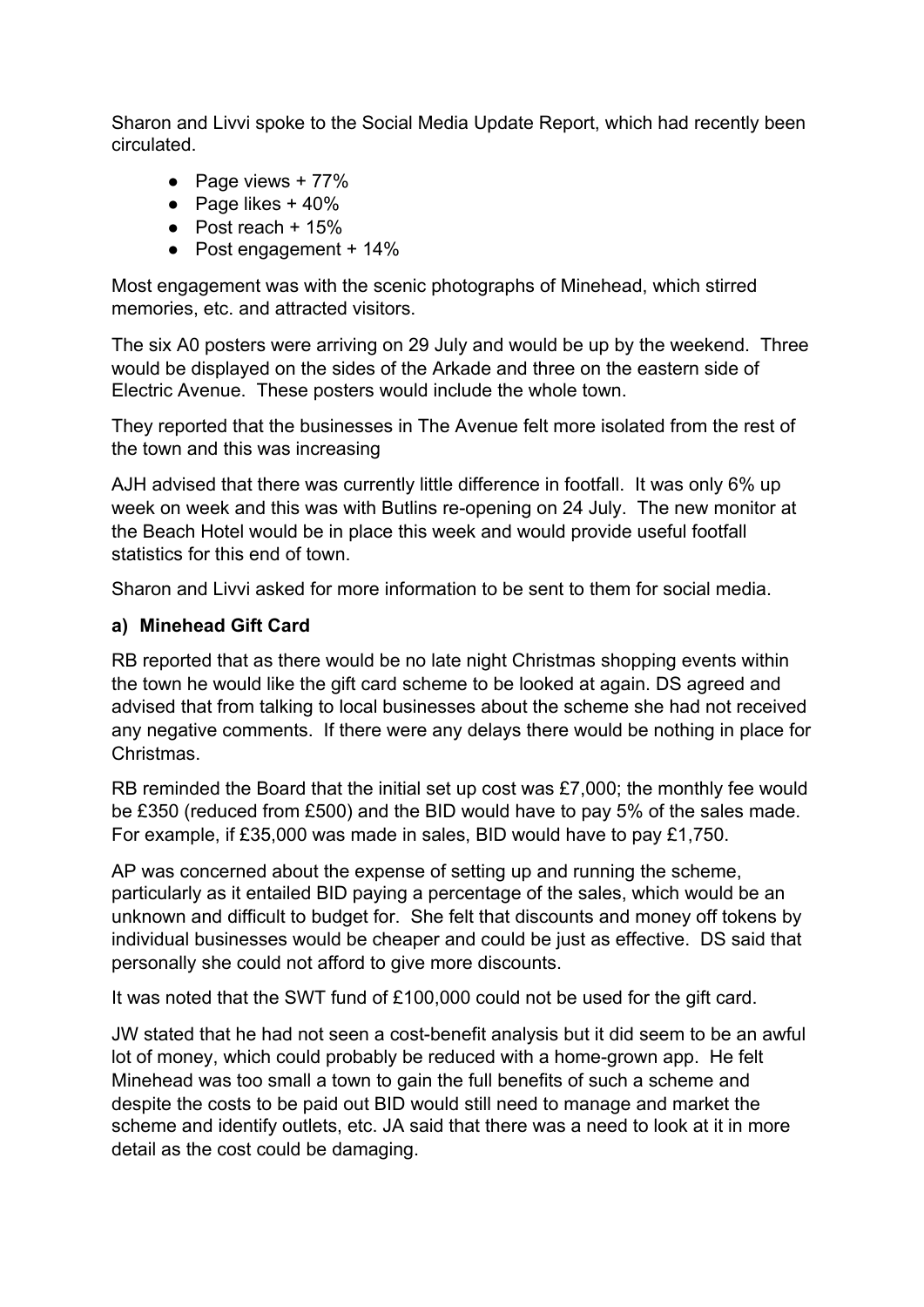GS offered to talk to Kendal, the smallest town who used the gift card, and it was noted that both Winchester and Salisbury had advised that it worked if part of a package.

As a number of Directors were concerned about the costs involved in the scheme, RB decided not to proceed with a vote on the proposal and it was decided to shelf the idea.

As an aside, TV felt that free car parking was very beneficial for the town and asked if this could be extended to the Christmas period. AH advised that in Taunton businesses were tending to use the car parks, which prevented shoppers from parking.

### **b) Summer Ambassadors update**

AJH reported that four members of staff from the Minehead Information Centre had acted as ambassadors last weekend (24 and 25 July). They had given out 250 information packs, received positive feedback and talked to businesses. They would be in Minehead again for the next five weekends, including Bank Holiday Monday.

The Visit Minehead guide had been reprinted plus the food and drink map, which had been updated to link with the 'eat out to help out' scheme.

The steam bus had taken 100 passengers each day. Entertainer, Damian Patton, would be in the town during the weekends in August.

### **Events/Public Realm Update**

GS reported the following:

- Eat Minehead the banners were up along with the yellow road closure sign.
- 40's Weekend Robin Wichard had booked nine entertainers and there was the possibility of an additional two.
- No further action had been taken on the Christmas events.

## **a) Minehead Cycle Grand Prix update**

• GS had consulted 23 shops and businesses along the new route. Of these thirteen had been open and had completed the consultation form. Two were against the event. Minehead Cycling Club wanted all businesses to be consulted before they were prepared to be involved in the 2021 Grand Prix. GS said that the Cycling Club wanted a response by the second week in August, but he did not have enough time to talk to all the businesses. Could the ambassadors help?

MC felt that they were unlikely to ever achieve a 100% consensus from all businesses and AH agreed, saying that there would always be complainants, and it was only possible to go with the majority view.

AJH stated that the cycling competitions were not a priority over the next two weeks. As the Cycling Club wanted the BID to do all the paperwork for the event, consult businesses, undertake the risk assessment, etc. an event organiser would need to be employed. This was not the right time to take this forward.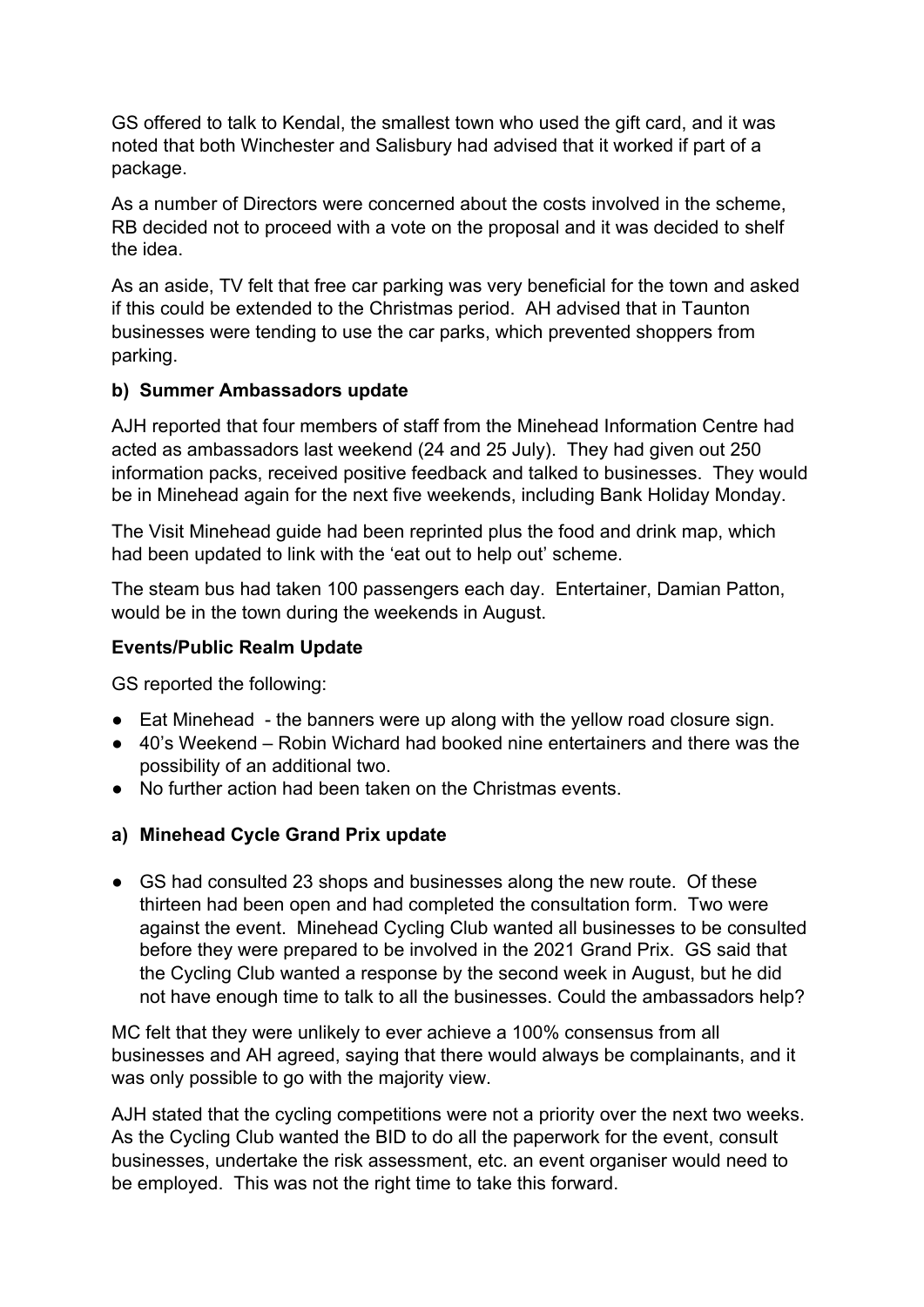JA proposed and TV seconded not to go ahead with the Cycling Event for 2021. The proposal was AGREED.

## **ACTION: AJH to write to Minehead Cycling Club with the Board's decision.**

● Women 4 Women – DS read out the report of the meeting organisers, as follows:

*Going forward it is definitely not going to happen this side of Christmas by the original organisers. I have one key shop owner who now has other priorities and does not want to work in the evening. I think lockdown and quality of our own lives has made people think what is more important; I know I feel this way.*

*The idea of this is to make money for our shops but with some shops having a onein- one-out system, this evening does not work and the wearing of masks in shops means we cannot offer refreshments as this was a social event too. Social distancing is still in place and is likely to stay that way over the Winter.*

*Also, we all feel that the complaints from others were not on. We felt we had a good idea that worked and others wanted to cash in on our success. The town is in two parts, we cannot get away from that - you have the top and the bottom half. This event was to celebrate women-only led businesses and for women only to shop. This event was held at the top half of town and to make sure women on their own didn't have too far to walk, which came back in feedback following the first event as a good idea. There was nothing to say anyone else couldn't copy this idea in another format.*

*We had one hairdresser open to see how it could work for them. Christy from Attractions would be very happy to explain to anyone that it's a retail event with added therapists and cooks in those retail shops and it was a complete waste of time for her. Also Christy was the only one asked as she couldn't do the first year as pregnant. I did ask another, but they were not listening when asked and gave us awful problems as said we hadn't. The first year we had a coffee shop open, but it was also a waste of time for them and they closed early.*

*If someone else wants to take over the event, I have the bags and the tickets and all that would be needed is money for posters. Ideas were given to others who had complained about not being part of this event to enable them to hold similar events, but nothing happened.*

GS asked DS and the Board if they would like the Chamber of Trade to take this event on next year? This was agreed.

GS provided a public realm update, as follows:

The promised bunting hadn't arrived. Another source had been found and it would be arriving on 29 July and be up by the weekend.

Public benches – SCC's solicitors would be consulting those affected by their removal.

## **Date of next meetings**